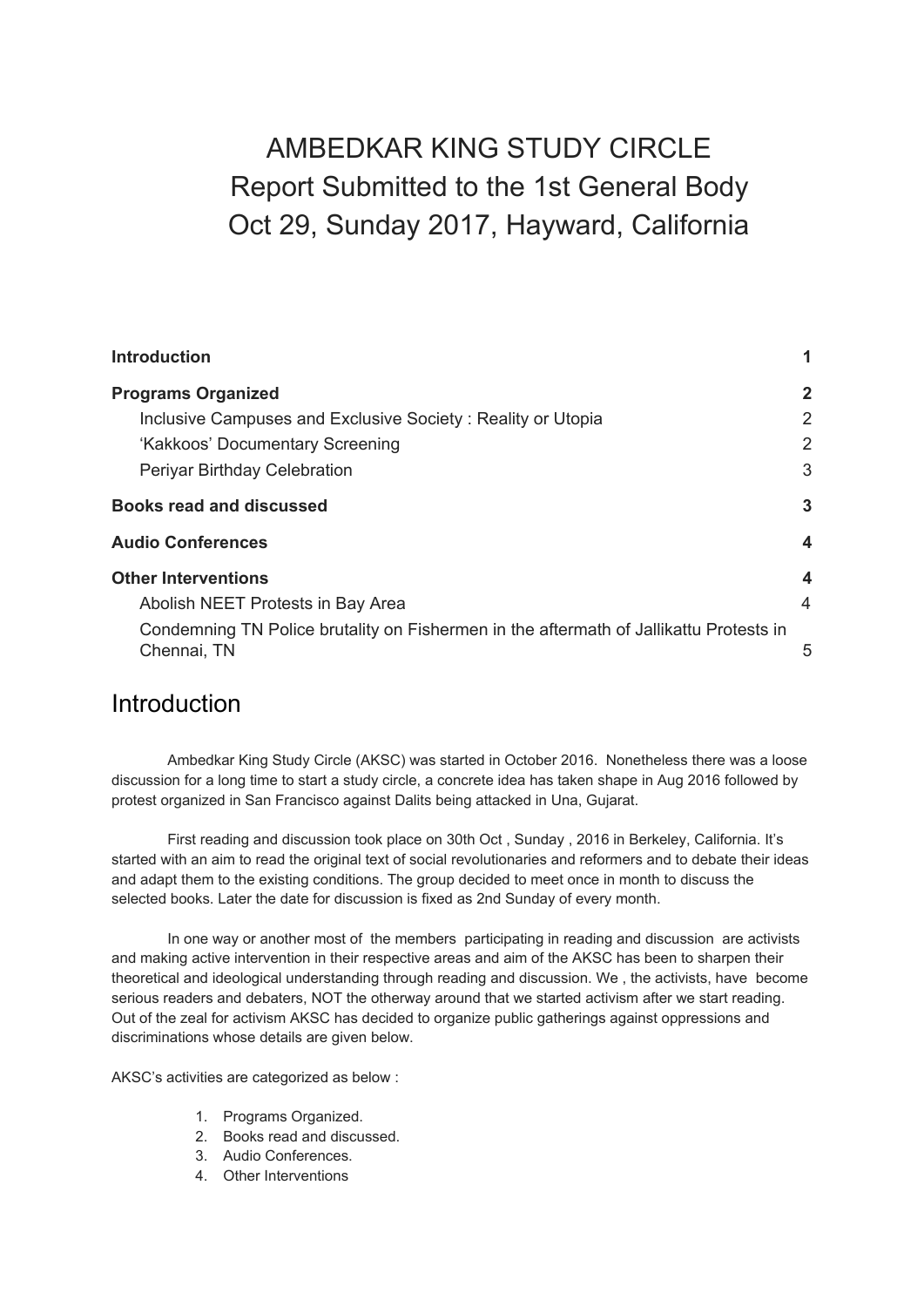# <span id="page-1-0"></span>Programs Organized

| No | Program Name                                                    | Date         | Date & Venue |
|----|-----------------------------------------------------------------|--------------|--------------|
|    | Inclusive Campuses and Exclusive Society<br>: Reality or Utopia | Apr 16, 2017 | Milpitas, CA |
| 2  | 'Kakkoos' Documentary Screening                                 | Aug 13, 2017 | Milpitas, CA |
| 3  | Periyar Birthday Celebration                                    | Sep 16, 2017 | San Jose, CA |

### <span id="page-1-1"></span>**Inclusive Campuses and Exclusive Society : Reality or Utopia**

Hall meeting was organized on the backdrop of institutional murders. It's organized on Apr 16th, Sunday, 2017 in Milpitas, California followed by an institutional murder of J Muthukrishnan on 14th March 2017. Between 2007 and 2017 April 22 students committed suicide in higher educational institutes. 95% students who took their own lives are Dalits. They are the social capital of NOT only the Dalit community BUT the entire nation.

Joint organizers of this event beside AKSC are Ambedkar Association of North America(AANA), Association for India's Development(AID) [Bay Area Chapter], South Asian Humanist Association(SAHA) and Organization for Minorities of India(OfMI). The Speakers were Mr. Harishchandra Sukhdeve, Dr. Rajunayak Vislavath, Mr. Aditya Chatterjee, Mr. Bhaskar Krishnamsetty and Ms. S Thenmozhi.

This hall meeting was well received and attended by around 60 to 70 people. Thialikumaran welcomed the gathering, Kanakalaxmi read the letter written by Ms.Sunitha (mother of Ankit, student from IIT-Bombay, who was victim of institutional murder) to Ms.Radhika Vemula (mother of Rohit Vemula), Chaitanya has moderated the Q&A and Kanakaraj delivered the vote of thanks. Q&A session was very intensive and discussions are revealing. S Karthikeyan anchored the program.

Memorandum was signed and sent to the office of the Prime Minister of India and the Human and Resource Development of India. The AKSC decided to work seriously on civic education and how it should be different for the oppressed and the oppressor followed by this meeting.

### <span id="page-1-2"></span>**'Kakkoos' Documentary Screening**

On Sunday, Aug 13th, 2017, various organizations from Silicon Valley, San Francisco Bay Area, USA screened 'Kakkoos' (Toilet) documentary film. 'Kakkoos', directed by Divya Bharathi - a social activist, is powerful narration of destitute and miserable lives of manual scavengers. This program is attended by around 80 to 90 people which includes Indian diaspora, Americans and the people from other nationalities with their children.

Joint organizers of this program are Association for India's Development (AID) - Bay Area Chapter, San Jose Peace and Justice Center (SJPJC), Ambedkar Association North America (AANA), World Tamil Organization (WTO), Siragu Tamil Online magazine (Siragu.com) and Naam Tamilar America Arakattalai. (NTAA)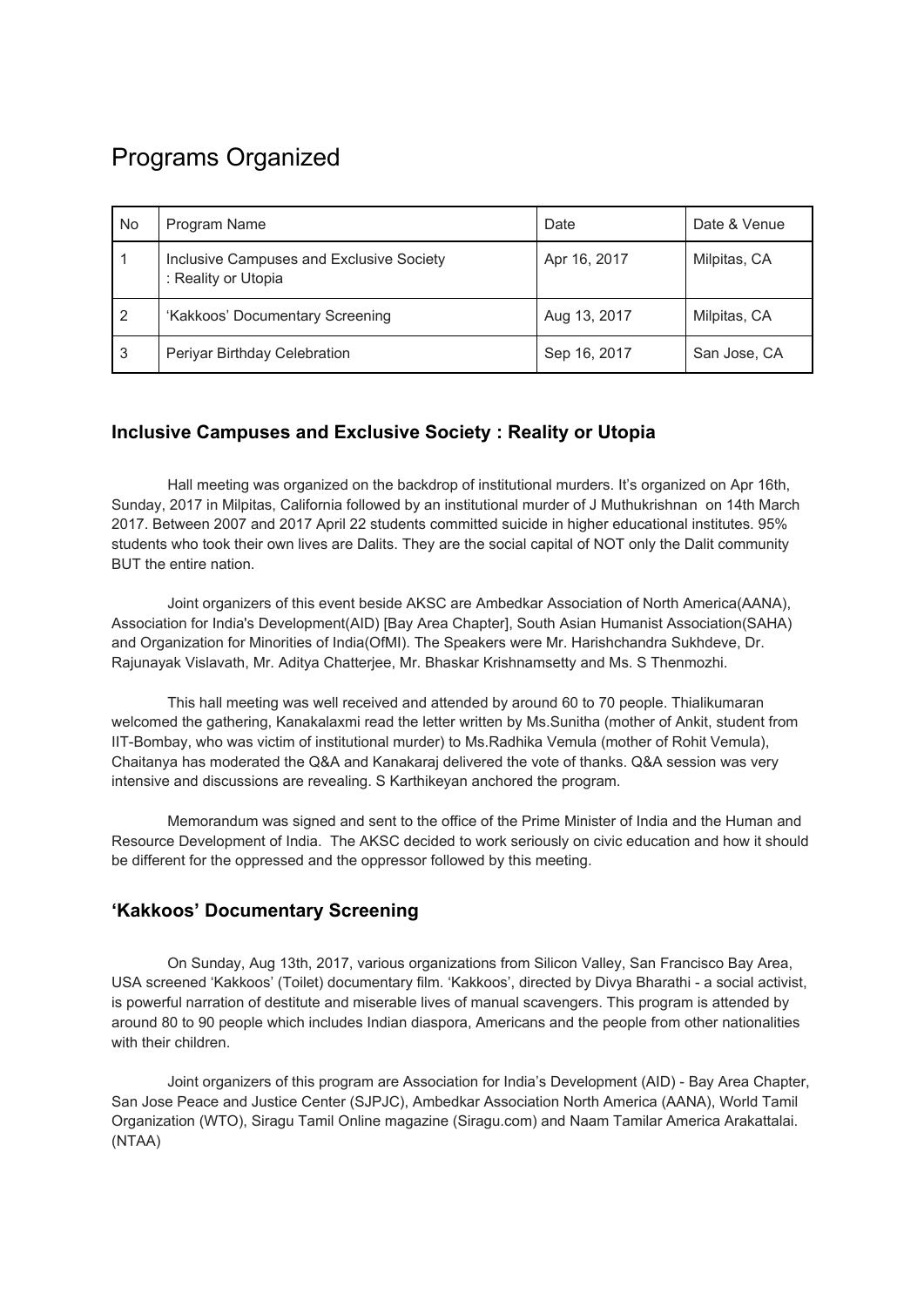Elancheran, AKSC welcomed the gathering. Kalai Ramea, member of Association India's Development (AID) - Bay Area Chapter, introduced the documentary. S Karthikeyan of AKSC, Vidya Palanisamy of AID , Thillai.Ka.Kumaran representing WTO, Thiagarajan from Siragu.com and Ravikumar from Naam Tamilar America Arakattalai and Dr. Vasant Mhaske of AANA spoke in the event. Udayabaskar delivered the vote of thanks and Kanakarajan anchored the event.

### <span id="page-2-0"></span>**Periyar Birthday Celebration**

On Saturday, Sep 16th, 2017 Periyar birthday celebration was organized under the theme of 'Periyar's Self-Respect Movement and Humanism' at Dr. Martin Luther King.Jr Library in San Jose. Joint organizers of this program are Periyar International - Bay Area Chapter(PI-BAC), Ambedkar King Study Circle(AKSC), BR Ambedkar Sikh Foundation(BRASF) and Organization for Minorities of India(OfMI).

The program started with a felicitations from Dr.K Veeramani through a video recording. Prof. Amrik Singh from the University of Sacramento, California , Pieter Friedrich of OfMI, S Karthikeyan of AKSC and K.Karunanidhi of All India Backward Classes Federation have spoken in the event. Vinodhini Kantharaj of PI-BAC welcomed the gathering. Asoka Boola has anchored the event. This program is attended by around 40 people.

| SI.No          | <b>Book</b>                                                                                           | Date         |
|----------------|-------------------------------------------------------------------------------------------------------|--------------|
| $\mathbf{1}$   | Annihilation of Caste by BR Ambedkar                                                                  | Oct 30, 2016 |
| 2              | Where Do We Go from Here: Chaos or Community? by Martin<br>Luther King, Jr.                           | Dec 03, 2016 |
| 3              | Revolution and Counter Revolution in Ancient India by BR Ambedkar                                     | Jan 20, 2016 |
| 4              | Revolution and Counter Revolution in Ancient India by BR Ambedkar                                     | Feb 12, 2017 |
| 5              | The Hindus: An Alternative History by Wendy Doniger                                                   | Mar 12, 2017 |
| 6              | Philosophy of Hinduism by BR Ambedkar                                                                 | Apr 09, 2017 |
| $\overline{7}$ | Revolution and Counter Revolution in Ancient India by BR Ambedkar                                     | May 14, 2017 |
| 8              | Who were the Shudras - How they came to be the Fourth Varna in Indo<br>Aryan Society ? by BR Ambedkar | Jun 11, 2017 |
| 8              | Who were the Shudras - How they came to be the Fourth Varna in Indo<br>Aryan Society ? by BR Ambedkar | Jul 09, 2017 |
| 9              | B.R. Ambedkar - Indian and Communism. Introduction by Anand Teltumbde.                                | Aug 20, 2017 |
| 10             | Where Do We Go from Here: Chaos or Community? by Martin<br>Luther King, Jr.                           | Sep 10, 2017 |
| 11             | Where Do We Go from Here: Chaos or Community? by Martin<br>Luther King, Jr.                           | Oc 08, 2017  |

### <span id="page-2-1"></span>Books read and discussed

Between Oct 2016 and Oct 2017 we had 11 book discussions and covered 7 books.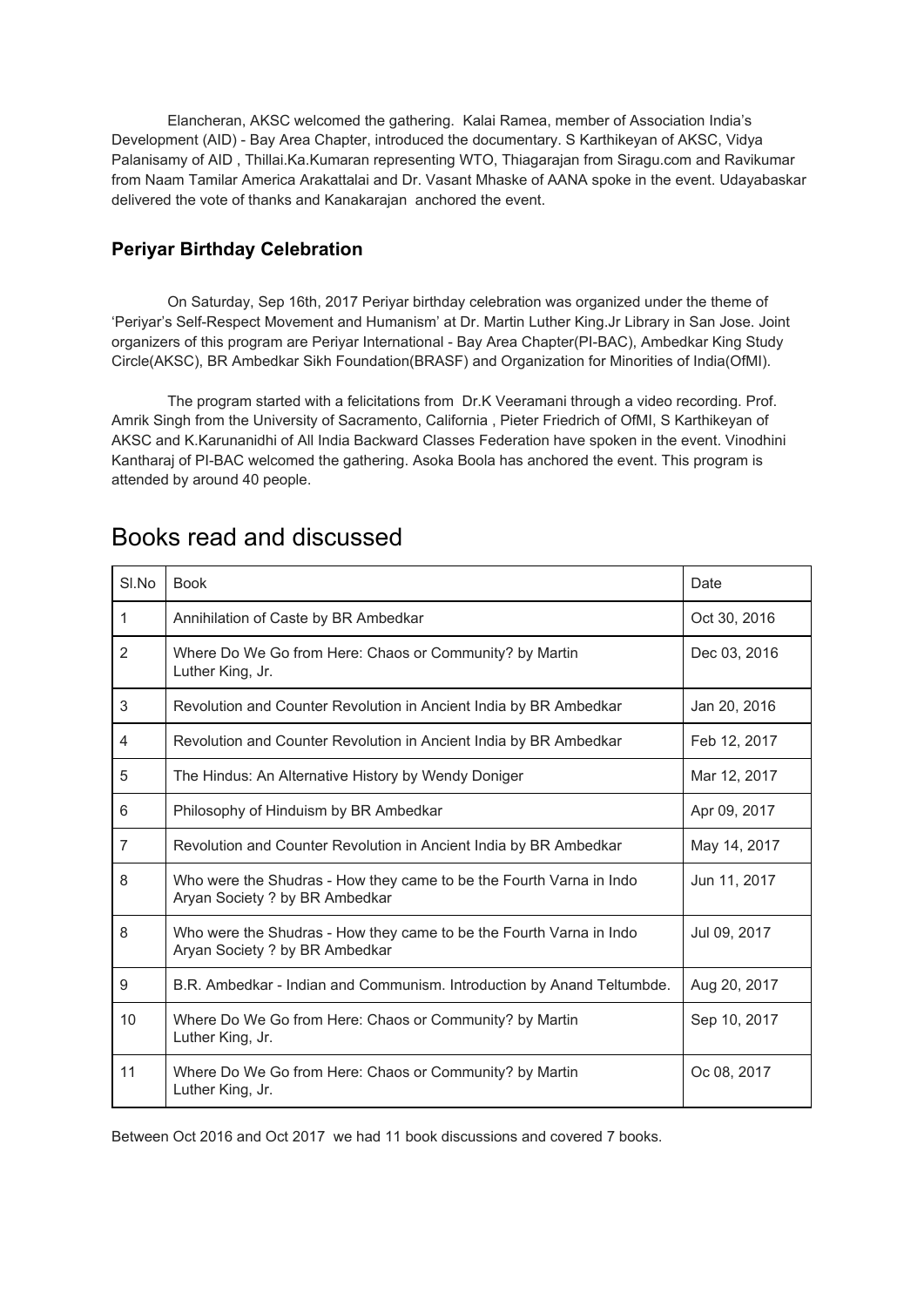## <span id="page-3-0"></span>Audio Conferences

| SI.No | Program                                                                                                                                     | Date         |
|-------|---------------------------------------------------------------------------------------------------------------------------------------------|--------------|
|       | Direct Report from a Student of IIT Madras: On Sooraj's Attack in<br>Particular and Caste Apartheid in IIT-Madras in General. Abhinav Surya | Jun 08, 2017 |
| 2     | Ambedkar on Brahminism and Capitalism: United Struggles<br>for Annihilation of Caste. Dr.Anand Teltumbde                                    | Jun 10, 2017 |
| 3     | On Honor Killings: Anything is Fair in Love But Caste<br>P Suganthi Secretary AIDWA and Kausalya Social Activist                            | Sep 01, 2017 |
| 4     | NEET: Why it's Against Federalism and Social Justice<br>Dr. Mani Nachimuthu, Co-Ordinator, Federation to Defend Right to<br>Education.      | Sep 09, 2017 |
| 5     | Struggles faced by Aathithamizhar Peravai<br>Athiyamaan, Founder, Aathithamizhar Peravai (ATP)                                              | Sep 30, 2017 |

### <span id="page-3-1"></span>Other Interventions

Besides organizing the above discussions and conference calls, AKSC under common banner or sometimes without any banner actively organized and take part in demonstrations on the issues of democratic rights, social justice et al

### <span id="page-3-2"></span>**Abolish NEET Protests in Bay Area**

#### *National Eligibility-Cum-Entrance(NEET)*

Anitha, a Dalit girl who has scored 1178/1200 , i.e. 98%, committed subside because she was denied an MBBS seat based on newly introduced selection method i.e. NEET based. She would have got an MBBS seat under the existing mark based selection. AKSC perceives NEET as (i) Pro urban and pro rich since NEET needs extra paid coaching which poor can't afford (ii) NEET is reversing the social justice where many students from Backward castes and a considerable number of students from scheduled caste were able to get medical college admission under open category and NEET is an attempt to reverse this trend. (iii) NEET is based on CBSE where vast majority i.e. close to 97% of the students study under State board and NEET reserves only 85% seats for the state board and hence against state board students and it's direct violation of nature of federalism.

NEET is a initial step of implementing a National level eligibility tests by Central Govt's *Joint Seat Allocation Authority*, which is unconstitutional and denies State's rights to have specific educational policy according to social demography. So AKSC realized that NEET is unconstitutional, against federalism, and Class and Caste issue, and partnered with other Organizations to mobilized Indians in Bay Area for a protest in Fremont CA and then before Consulate General of India, SFO and submitted a memorandum to abolish NEET and move the Education from Concurrent list to State's list. The protest in Fremont was attended well over by 200+ Indians.